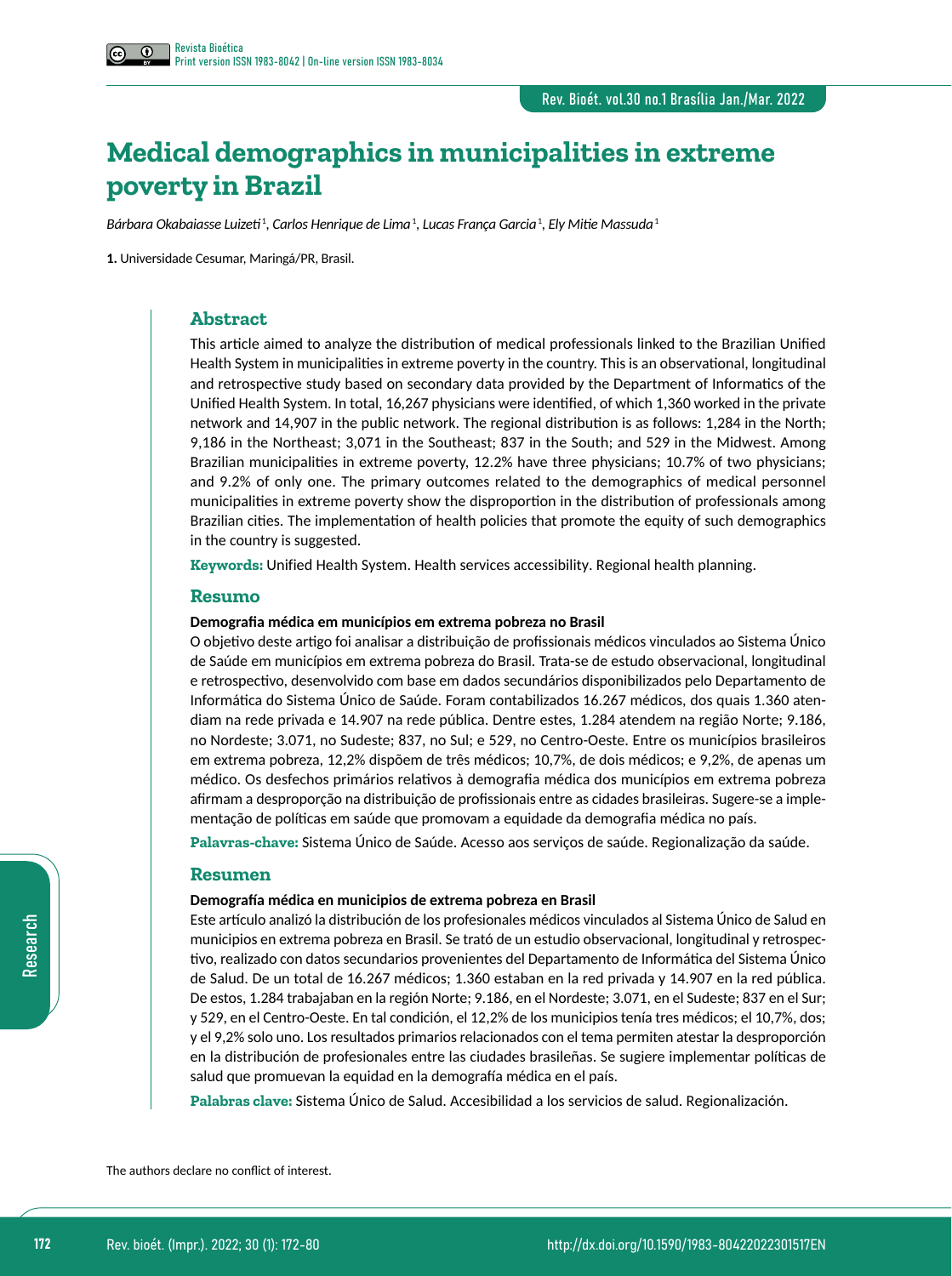Brazil, the largest country in Latin America, had its population estimated at 210,147,125 inhabitants in 2019<sup>1</sup>. The Unified Health System (SUS) in force in the country was established by the Federal Constitution of  $1988<sup>2</sup>$  which, in its article 196, defined health as the right of all and a duty of the State. SUS, financed with resources from the social security budget of the Union, the states, the Federal District, and the municipalities, has among its organizational principles the decentralization, regionalization, and hierarchization of the service. In this context, the functionality of a regionalized and hierarchical network of health services has been one of its main challenges. Structural problems overlap the incomplete apparatus of equipment and specialties (human and technological resources) throughout the territory, bringing to the fore the issue of territorial equity as the greatest obstacle to be faced for the implementation of the SUS integrality guideline<sup>3</sup>.

Regionalization requires peculiar institutional arrangements, given that the creation of regions depends on a federative agreement between the state government and those of the municipalities that compose them, as well as horizontal agreements between the municipal secretaries, which go beyond the contractual mechanisms that prevail in consortia between cities 4 . Several categories make it possible to assess the quality of access to health, among which geographical accessibility, availability, feasibility, and acceptability are common. Geographic accessibility refers to the conformity of the location of health services in relation to the location of users, considering distance, means of transport, and travel time<sup>5</sup>.

The political-administrative decentralization of SUS, based on municipalization, favored the inflection of the regionalization process by expanding municipal attributions in the provision of services and by disregarding the role of the states<sup>6</sup>. The need arose, then, to discuss the management capacity of municipalities to implement this policy, and their capacity for government or management was debated<sup>7</sup>. Faced with the fragility of adapting to multiple Brazilian realities by disregarding the political, administrative, technical, financial, and health needs of municipalities, and aiming to reduce inequalities, it was observed, that in this first cycle

of decentralization from 1988 to 2000, the key role of municipalities still prevailed in some territories, even with the establishment of Health Regions and Health Care Networks from 2000 onward<sup>8</sup>.

Although there is a significant proportion of physicians in the Brazilian population, this number of professionals is unequally disseminated throughout the regions of Brazil, concentrating on centers with the highest monetary income<sup>5</sup>. Thus, access to health is scarce in many municipalities, especially in those in extreme poverty, which lack geographical accessibility.

According to the criteria adopted by the Brazilian Institute of Geography and Statistics (IBGE) <sup>1</sup> , municipalities in extreme poverty are those in which at least 20% of the population lives in this condition. Data from the IBGE<sup>9</sup> Summary of Social Indicators show that extreme poverty reached 13.5 million Brazilians in 2019, reaching its highest level in seven years. People in this situation have a monthly household income of up to R\$145 *per capita*, whereas those in poverty have a monthly household income between R\$145 and R\$420 *per capita*. The federative units with the highest incomes are in the South, Southeast, and Midwest regions, with emphasis on the Federal District, which has the highest average income. On the other hand, the states with the lowest incomes are all in the North and Northeast regions, the lowest of which is Maranhão<sup>9</sup>, corresponding to regions in which public health coverage rates are lower 10.

Given the demographic and epidemiological scenario of inequality in Brazilian health coverage, the objective of this research was to analyze the distribution of medical professionals linked to SUS in municipalities in extreme poverty in Brazil to present the medical demographics of these locations. This analysis seeks to highlight, within the scope of effective access to health, the lack of physicians in these municipalities and nearby areas. Thus, reflection is encouraged, enabling the substantiation of actions to adapt health services to the needs of these vulnerable territories.

# **Method**

This is an observational, analytical, longitudinal, and retrospective study based on secondary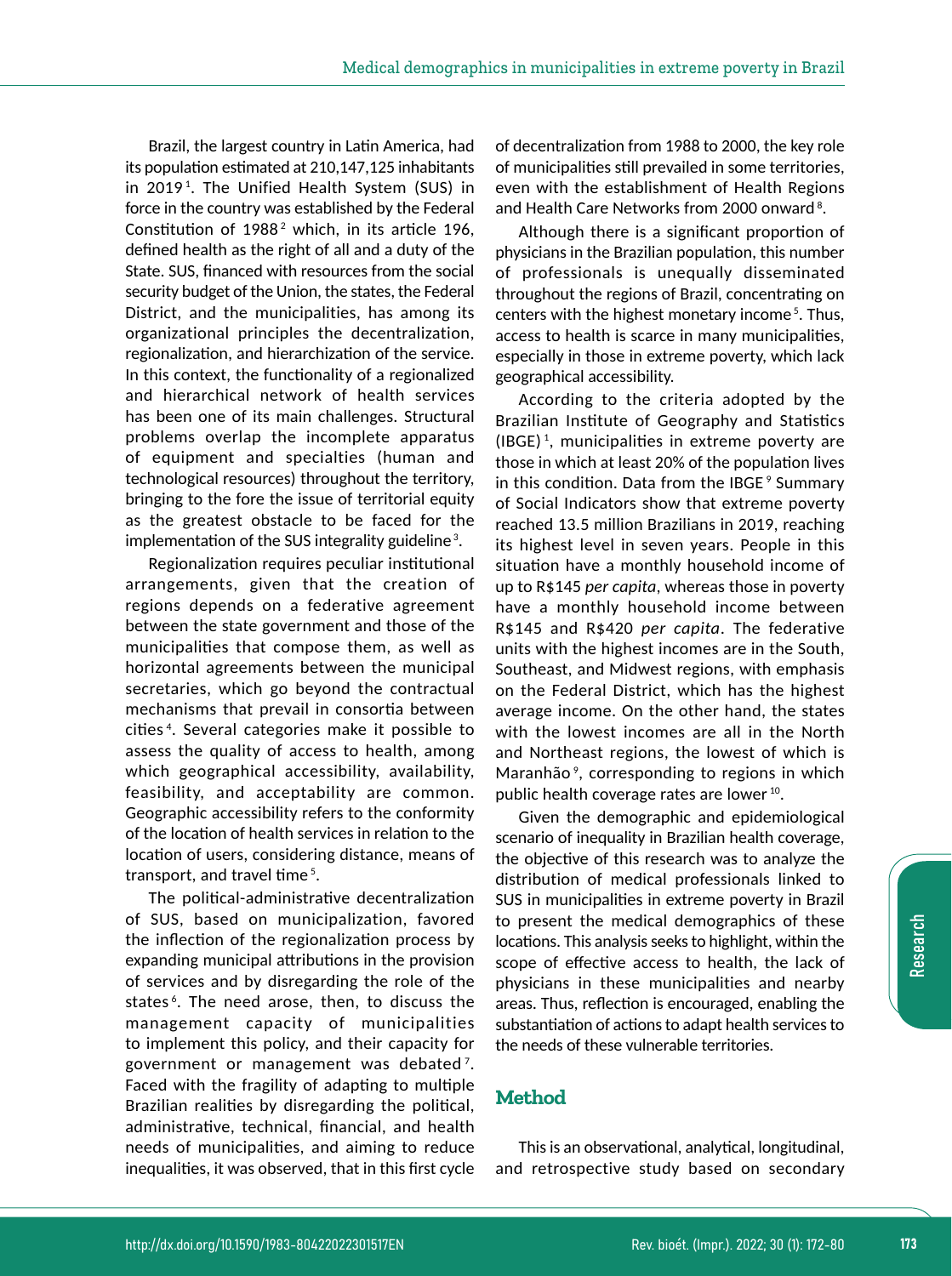quantitative data provided by the SUS Department of Informatics (Datasus) 11, collected in the public tabulator of health information (Tabnet) between December 1st and 31st, 2019. Variables of this study correspond to the category of care networks, lacking human resources, based on the *Cadastro Nacional de Estabelecimentos de Saúde* (National Register of Health Establishments), with professionals selected nationwide.

Among the various dimensions and aspects of organizational arrangements, this study prioritized the analysis of the compositions of physicians who work with SUS in municipalities in extreme poverty, according to region, federative unit, year or month – between October 2007 and October 2019 – legal nature, type of management, type of establishments, teaching, and research. To evaluate the distribution according to population size<sup>11</sup>, sociodemographic data and number of inhabitants, estimated by the Federal Audit Court, were extracted from the DATASUS website.

Collected data were processed in Microsoft Office Excel 2016 for simple and absolute frequency analysis. The measures of central tendency used were means, median, and mode and, as a measure of precision, the standard deviation was estimated.

## **Results**

In October 2019, of the 5,570 Brazilian municipalities, according to IBGE 9 , 1,582 (28.4%) are catalogued in DATASUS as a municipality in extreme poverty, representing more than ¼ of the total. There are 466,135 active physicians in Brazil<sup>12</sup>, 298,530 (64%) of which work in  $SUS<sup>11</sup>$ . In the municipalities in extreme poverty, 16,267 physicians were counted, of which 1,360 (8.4%) worked in the private network and 14,907 (91.6%) worked in SUS, with the legal nature of 10,438 (64.2%) of them being municipal; 1,031 (6.3%), state; 143 (0.9%), federal; 363 (2.23%), limited company; 264 (1.62%), the public agency of the municipal Executive Branch; 229 (1.4%), public associations; 70 (0.43%), the federal autarchy; 25 (0.15%), entrepreneurship, and the rest are divided between individual companies, union entities, and cooperatives, among others. Regarding the performance of physicians in *teaching and research in municipalities in extreme poverty, only 208 (1.3%) work in auxiliary teaching units*; 69 (0.4%), in teaching hospitals; 24 (0.2%), in universities; and 8 (0.1%), in isolated colleges. Therefore, 14,598 (89.7%) physicians are not linked to scientific work, as shown in Graph 1. Thus, the profile identified in municipalities in extreme poverty is mostly that of a medical professional who works within SUS, hired by the municipality and not linked to teaching and research occupations.

Among the physicians who work for SUS in the 1,526 Brazilian municipalities in extreme poverty, 1,284 (8.6%) work in the North; 9,186 (61.6%), in the Northeast; 3,071 (20.6%), in the Southeast; 837 (5.6%), in the South; and 529 (3.5%), in the Midwest (Table 1).



**Graph 1.** Teaching and research exercised by SUS physicians in municipalities in extreme poverty (Brazil, October 2019)

Source: Adapted from Brasil<sup>11</sup>.

Research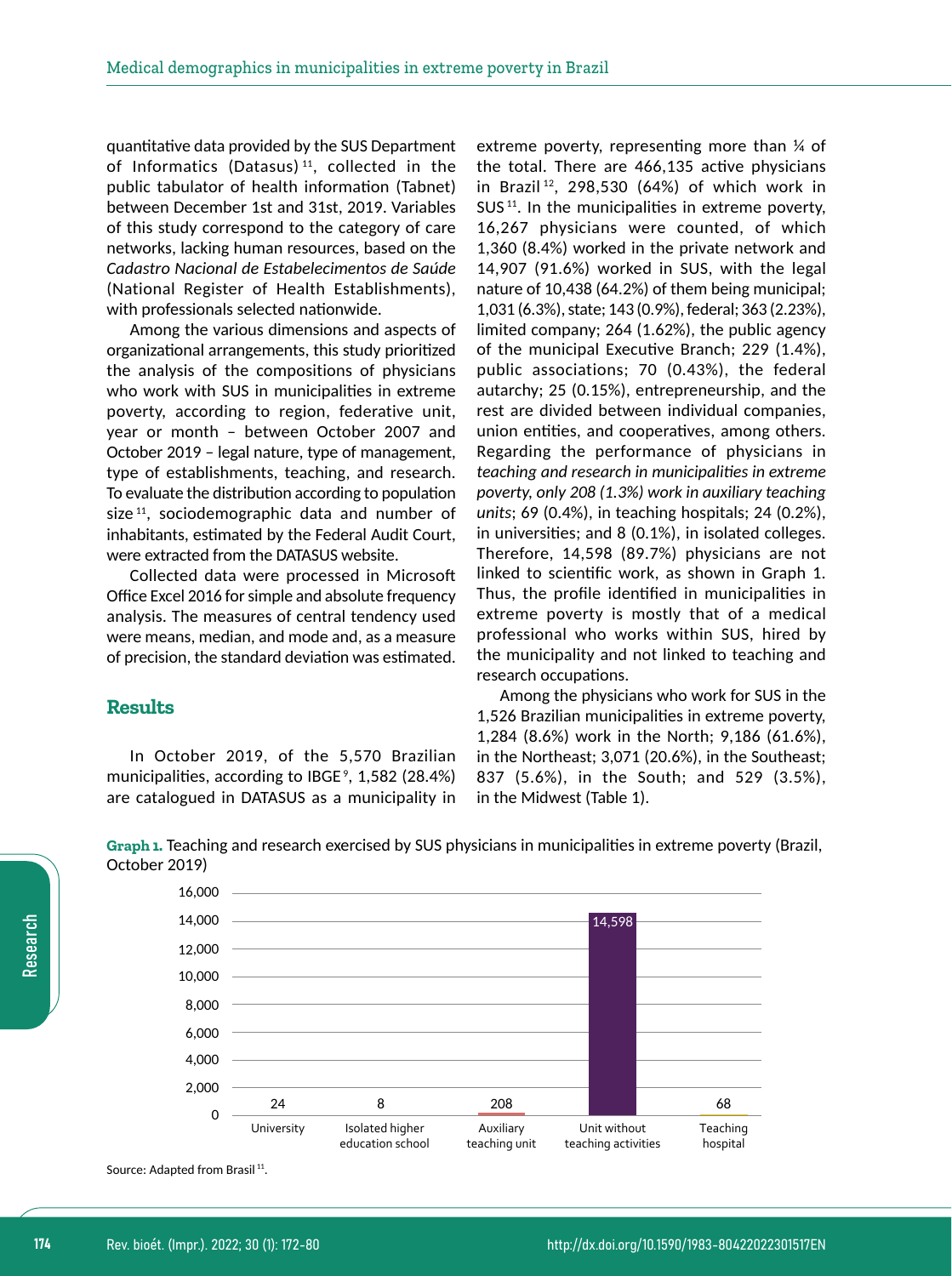| <b>Region</b>    | <b>Municipalities in extreme poverty</b> |       | Number of physicians working with SUS |       |
|------------------|------------------------------------------|-------|---------------------------------------|-------|
|                  | $\overline{n}$                           | %     | $\mathsf{n}$                          | %     |
| <b>North</b>     | 171                                      | 11.2  | 1,284                                 | 8.6   |
| <b>Northeast</b> | 936                                      | 61.3  | 9,186                                 | 61.6  |
| Southeast        | 236                                      | 15.5  | 3,071                                 | 20.6  |
| South            | 166                                      | 10.9  | 837                                   | 5.6   |
| <b>Midwest</b>   | 73                                       | 4.8   | 529                                   | 3.5   |
| Total            | 1,582                                    | 100.0 | 14,907                                | 100.0 |

**Table 1.** Number of physicians working with SUS in municipalities in extreme poverty (Brazil, October 2009 to October 2019)

Source: Adapted from Brasil<sup>11</sup>.

According to Graph 2, among the Brazilian municipalities in extreme poverty, 186 (12.2%) have three physicians; 164 (10.7%), two physicians; and 141 (9.2%), one physician. In this context, the opposite end is evidenced by the municipalities of Barbalha/CE, with 60,781 inhabitants and 353 physicians in SUS, indicating 5.8 physicians per thousand inhabitants; Guanambi/BA, with 84,481 inhabitants and 171 registered physicians, which is equivalent to 2.02 physicians per thousand inhabitants; and Arcoverde/PE, with 74,338 inhabitants and 168 physicians in SUS, which means 2.25 physicians per thousand inhabitants.

There are 186 (12.2%) municipalities in extreme poverty with only three physicians, for example, Ministro Andreazza/RO, with 9,660 inhabitants and 0.31 physicians in SUS per thousand inhabitants; Jordão/AC, with 8,317 inhabitants and 0.36 physicians in SUS per thousand inhabitants; and Campo Azul/MG, with 3,817 inhabitants and 0.78 physicians in SUS per thousand inhabitants. At the extreme end are the 141 (9.2%) municipalities with one physician, such as Santa Tereza de Goiás/GO, with a population of 3,355 inhabitants and 0.29 physicians in SUS per thousand inhabitants; Cristal do Sul/RS, with 2,847 inhabitants and 0.35 physicians in SUS per thousand inhabitants; and Bacurituba/MA, with 5,644 inhabitants and 0.177 physicians in SUS per thousand inhabitants.

Graph 3 illustrates the allocation of SUS collaborating physicians in municipalities in extreme poverty between October 2009 and October 2019. During this period, the largest number of physicians was designated in 2018, totaling 15,487 professionals. However, in the last year, there has been a 3.7% decrease in the number of physicians in these territories, representing a reduction of 580 professionals in these locations.



**Graph 2.** Distribution of SUS physicians by municipalities in extreme poverty (Brazil, October 2019)

**PHYSICIANS**

Source: Adapted from Brasil<sup>11</sup>.

Research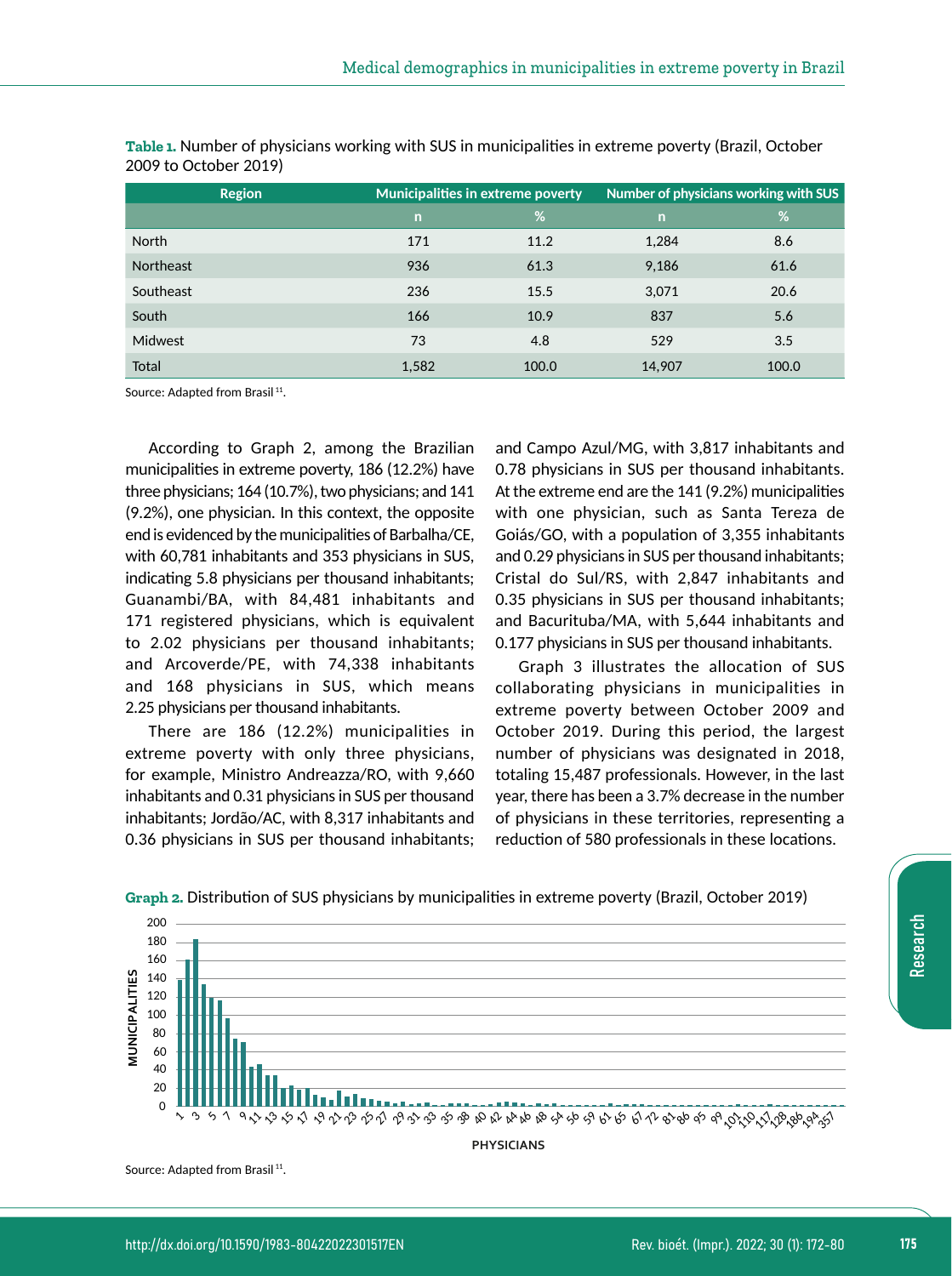



Source: Adapted from Brasil<sup>11</sup>.

## **Discussion**

Regionalization, decentralization, and hierarchy are conditions of the SUS organization 10. To sustain the care of the population in a country with continental dimensions <sup>1</sup> , marked by cultural and environmental plurality, to the extent that socioeconomic and regional inequalities are accentuated 13, SUS relies on the provision of teams in primary health care through the Family Health Program. Such groups are closer to the community to assess their social determinants of health and intervene in a precise and comprehensive way. Each team must have at least one physician <sup>10</sup>.

In Brazil, there are on average 2.18 physicians per thousand inhabitants. However, these professionals are concentrated in certain places and regions: 60.2% of physicians are in municipalities with more than 500,000 inhabitants, a population representing 30.2% of the country, and only 2.6% of physicians serve in municipalities with up to 20,000 people and lower financial income. The population of these municipalities, added together, is equivalent to 15.5% of the Brazilian total, denoting the disproportion in the distribution of physicians in the country 14.

It is noteworthy the precarious availability of physicians in municipalities in extreme poverty in Brazil. If more than ¼ of Brazilian municipalities are in this condition, the disparity can be inferred from the fact that, of the total number of currently active physicians 12, only 3.5% work in these territories. This disproportionality is already verified in regional terms, since the Northeast concentrates 27.6% of the Brazilian population but holds 17.8% of the physicians in the country<sup>14</sup>. This region still concentrates more than half of the municipalities in extreme poverty in Brazil and more than half of the contingent of physicians who work in cities in this condition. However, this reality does not allow us to infer that the number of physicians in these locations reaches the average of 2.5 physicians per thousand inhabitants recommended by the Ministry of Health. Even among professionals working in municipalities in extreme poverty, there are discrepancies, according to the results shown. There are municipalities that do not have a physician per more than 3,000 inhabitants.

The Southeast, in turn, contains 15.5% of municipalities in extreme poverty and 20.6% of physicians working in these areas in Brazil. Most of the routes of shortage of physicians in the country, evaluated in relation to attractions for fixation, are in the Northeast and North 15, although there is a high concentration of physicians in the Southeast and the national average of physicians per inhabitant is satisfactory 14. The same occurs in relation to the heterogeneous distribution perceived in the situation between the North with the lowest and the Southeast with the highest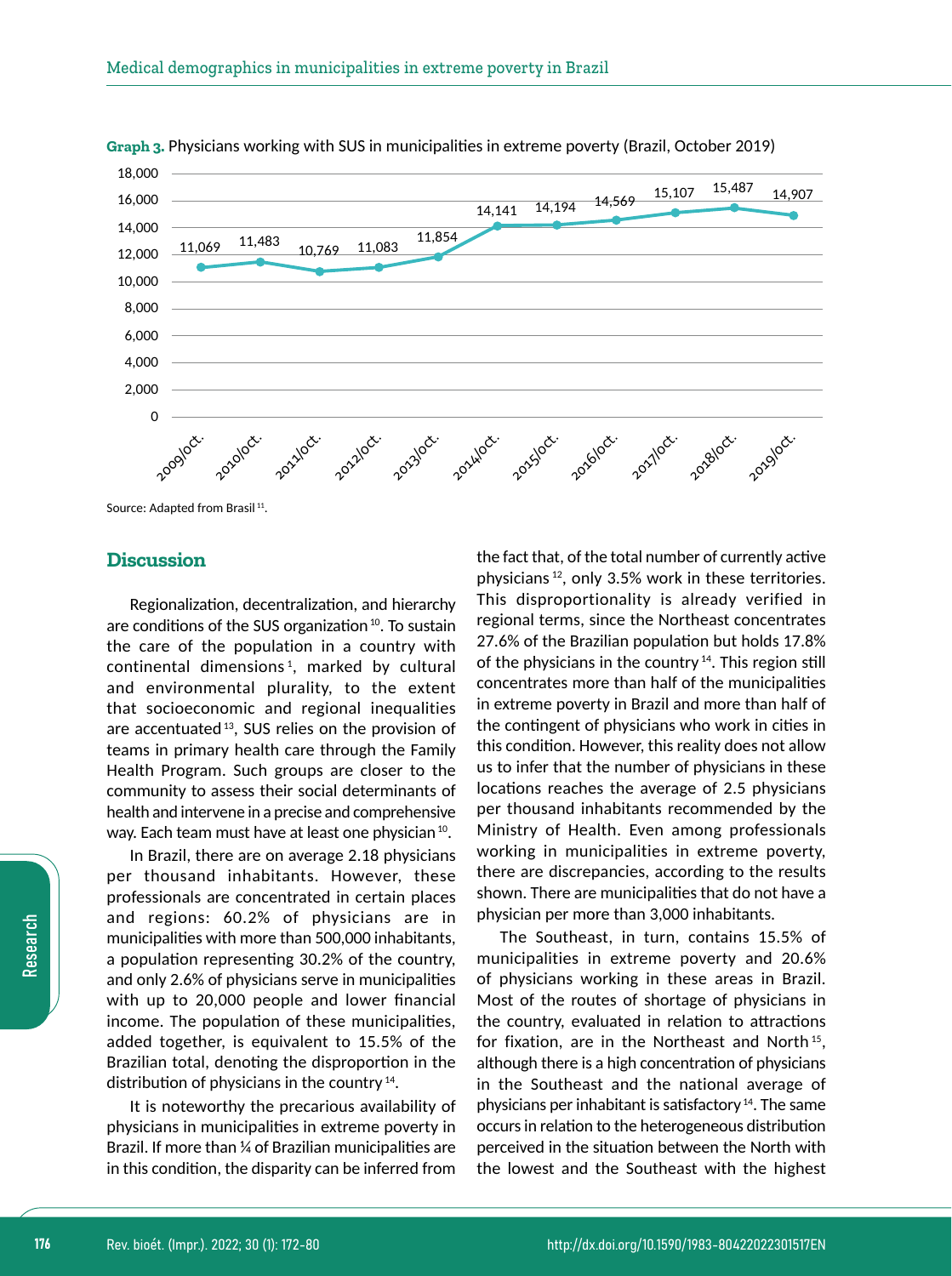number of physicians per inhabitant in Brazil<sup>14</sup>. Moreover, the concentration of physicians in the Northern capitals prevails, to the detriment of the interior of these states. The situation of Amazonas, the largest Brazilian state, is the most disproportionate. Its capital concentrates more than half of the state population and 93.1% of its physicians, leaving the remaining municipalities with 6.9% of its physicians. The population of Vitória/ES, which has 12 physicians per thousand inhabitants, the highest proportion in Brazil, has 25 times more physicians available per thousand inhabitants than in the Northern and Northeastern countryside 14.

This unequal medical distribution is subordinated to the prevalence of debilitating social determinants of health, especially in municipalities in extreme poverty<sup>16</sup>. To meet the need for physicians, especially in remote territories, the More Doctors Program (PMM) <sup>17</sup> was established in 2013, based on three axes. One of them addresses the hiring of more professionals, whose demand was filled by holders of registration in the Regional Council of Medicine (CRM), cooperators – originating from Cuba, employed through the Pan American Health Organization (PAHO) – and exchange students – physicians trained abroad. Another axis focuses on the improvement of medical degrees and residences, and the third aims to optimize the infrastructure of SUS establishments.

At the end of the first year of the PMM, in October 2014, there was an increase of 19.3% in the number of professionals working in SUS, including Cuban professionals. Although 34,450 physicians were enrolled in the CRM between 2013 and 2014 $12$ , few Brazilian professionals joined the program, totaling only 1,280 native physicians and exchange students. That is, the increase observed in the PMM was significantly influenced by the 5,400 medical cooperators who immigrated to the country in 2013<sup>18</sup>.

According to the Ministry of Health<sup>18</sup>, the participation of Brazilians in the PMM stood out only in 2016, employed in 89% of vacancies. However, the average stay of these professionals in remote areas is less than 90 days. Thus, there is a need to incorporate in the discussion the determinants that influence the transfer and fixation of physicians<sup>15</sup> in municipalities in extreme poverty.

The PMM intends to surpass the number close to 2.18 physicians per thousand inhabitants in Brazil to reach the UK average of 2.7 physicians per thousand inhabitants since the country has the second largest health system in the world, after Brazil, and resembles the Brazilian management mode centered on universal primary care 18,19. This measure is not recommended by both the World Health Organization and the PAHO since the ideal number of professionals in the health team should be planned considering the social determinants of health in the region<sup>13</sup>.

This discussion, as shown by the results, should emphasize the excessive regional socioeconomic inequality reflected in a unique health system which transits between public and private services in a country with continental dimensions. In this sense, and even though 63% of the 4,716 physicians of the PMM in the Northeast have been destined to municipalities below the poverty line, Maranhão, a state with the lowest rate of physicians per inhabitant, received fewer physicians than Pernambuco, which before the establishment of the Program already had the highest rate of distribution of physicians per inhabitant in the Northeast<sup>16</sup>. This reality is caused by the need for municipalities to require the hiring of physicians by the PMM, which enables non-adherence to the program and, consequently, the prevalence of lack of medical care due to political oppositions 16,20.

Still on this issue, the discrepancy in the number of physicians by number of municipalities is remarkable. For example, Minas Gerais, a Brazilian state with the most cities (853) and about half of the municipalities in extreme poverty in the country, has 52,496 active physicians, an average of 61.54 physicians per city. In the 1,526 municipalities in the sample of this study, the average is 10.65 physicians. Aware of the hetrogeneous standard deviation of 17.08, it is evident, according to a study by the Regional Council of Medicine of the State of São Paulo 13, that estimating the average to be reached in the municipalities according to the number of physicians per population, as had been planned by the government strategy when expanding hiring and positions in medical courses, is neither reliable nor effective as a base indicator for the distribution of physicians.

The decentralization of the management of public health policies, through the agreement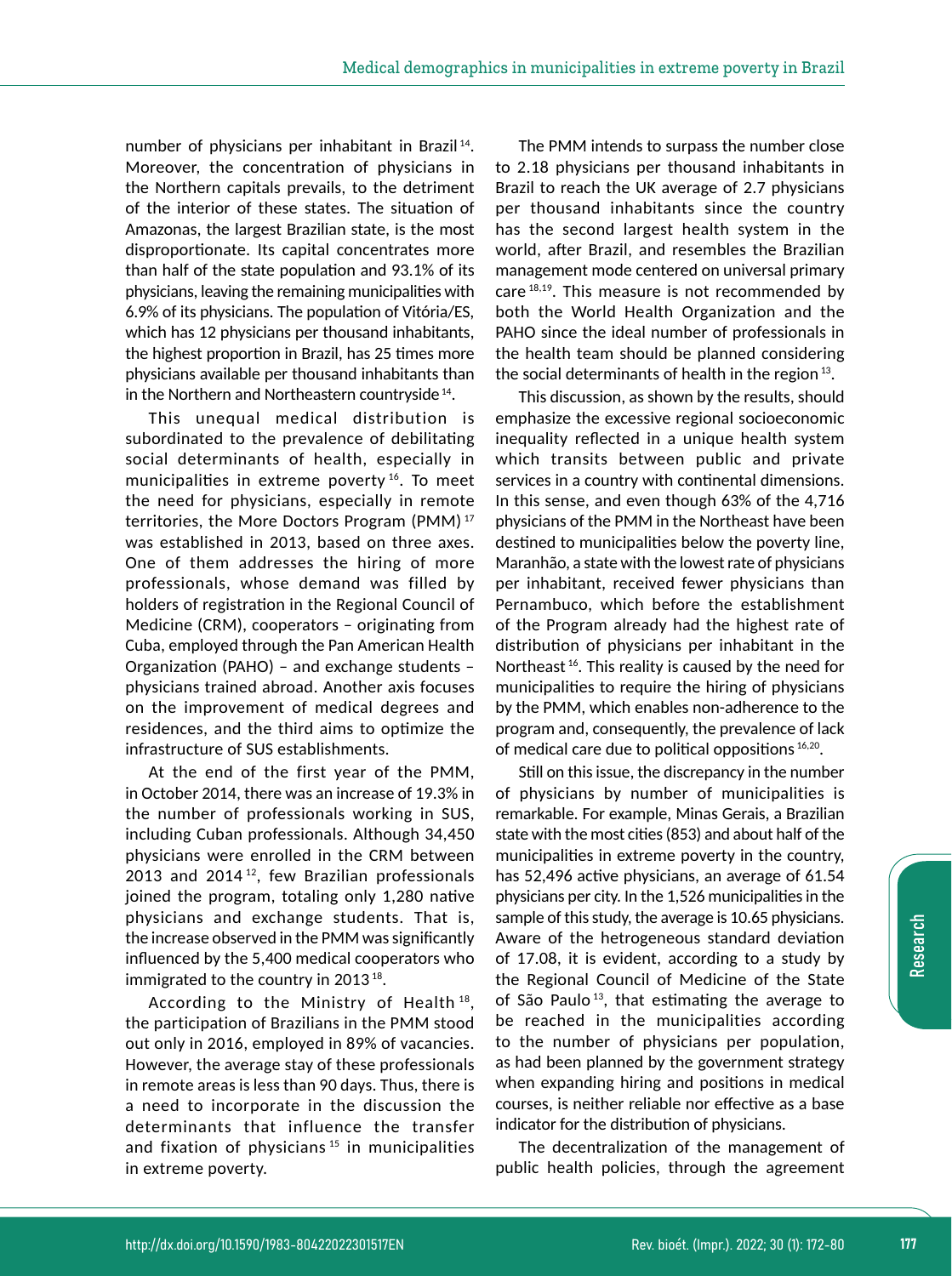between the Union, federal units and municipalities, is based on the protagonism of cities to legitimize the local SUS<sup>20</sup>. In this sense, the PMM, the SUS Interiorization Program, the Primary Care Professional Appreciation Program or even the Popular Pharmacy Program do not agree with strategies adopted in developed countries because they fail to highlight effective measures according to epidemiological studies, prioritizing the strengthening of health networks and, consequently, comprehensiveness in the SUS 21.

When analyzing the discrepancy of 1 to 353 physicians who work within SUS in municipalities in extreme poverty, with mode 3, the inequality even between each of these territories is emphasized. The three municipalities with the highest number of professionals are in the Northeast and correspond to 4.6% of the physicians working in SUS in the 1,526 municipalities studied.

The Gini index quantifies income distribution, showing spheres of inequality based on a scale in which 0 corresponds to full equality and 1 means the extreme of inequality. According to the Continuous National Household Sample Survey<sup>22</sup> of 2018, the North shows the greatest difference in average monthly household income *per capita*, with a Gini coefficient of 0.551, followed by the Northeast, with 0.545. Thus, the bureaucratic health system in Brazil, in the face of regional social inequality and lack of human and material resources, embargoes the structuring of national projects in a homogeneous manner between the municipalities<sup>20,21</sup>.

Thus, especially in municipalities in extreme poverty, it is necessary for the physician to understand the importance of social determinants of health in his/her area of activity<sup>21</sup>. Teaching and research are great allies for the exercise of evidence-based medicine but only 2% of physicians in the SUS in municipalities in extreme poverty are dedicated to this type of function, as illustrated. The data found corroborate the trend of newly graduated physicians about work in higher education: upon entering college, 9.2% of students believed that they could pursue a scientific career and 9.1%, a teaching career. However, when asked about their claims as graduates, less than 3% intended to dedicate themselves to research, teaching or management of health services<sup>14</sup>. A study conducted at the Medical School of Botucatu, São Paulo State University, analyzed the Health Work Education Program in the consolidation of the research to improve the service of the Family Health Strategy, showing an increase in the motivation of the team involved in scientific research to study and update themselves, perform actions in the community, recognize the area, update protocols, and develop health promotion materials, reflecting an improvement in meeting the demand of the territory<sup>23</sup>.

It is evident, therefore, the primordiality of discussing efficient measures to reduce the inequality of medical demographics, safeguarding regional peculiarities, and encouraging the participation of physicians, other health professionals, and the population, noting the fixation or not of physicians in remote areas<sup> $21$ </sup>. The scarcity of public policies that influence the distribution of physicians in municipalities in extreme poverty reinforces the vulnerability of this population, such as the decrease in the number of these professionals in these cities between October 2018 and October 2019, after a political position contrary to the current federal management of the Cuban regime and, consequently, the evasion of employees from that country from the national territory  $24$ .

Therefore, it is necessary to restructure from graduation to medical practice, with incentives for the distribution of professionals in the territory and investments in human and material resources 16,20,21. According to the book *Medical*  demographics in Brazil 2018<sup>14</sup>, 84% of recent graduates indicate good working conditions as the main factor in deciding to settle in a given location, and 66.2% of them consider quality of life. This process depends on the strengthening of SUS principles and basic guidelines to value integrality, supported by strategies between public and private, technologies, adequate financial investments, and reformulation of accurate standards of health services $21$ .

# **Final considerations**

The primary outcomes related to the medical demographics of municipalities in extreme poverty affirm the disproportion in the distribution of professionals among Brazilian cities. There remains

Research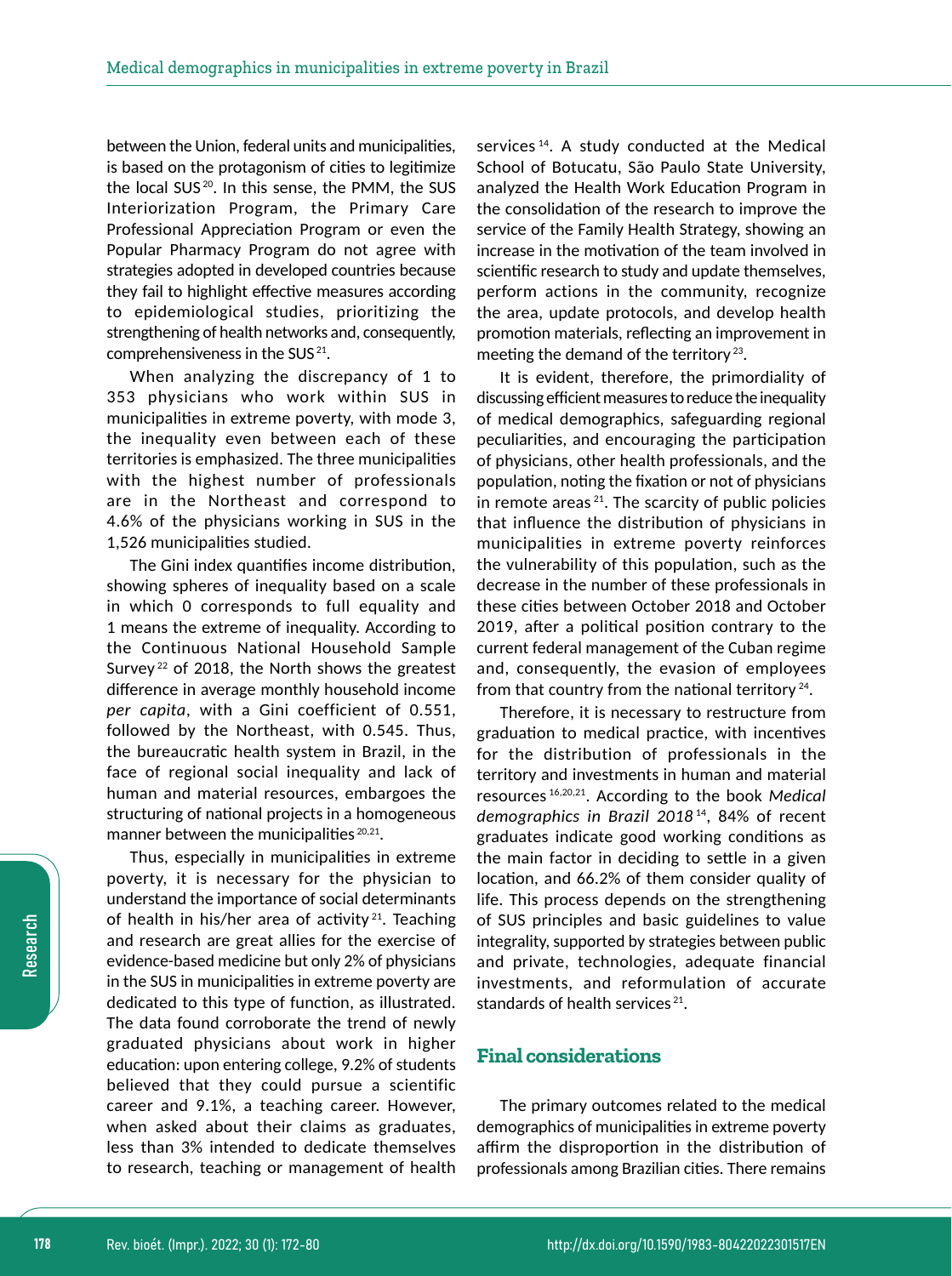a need for health policies that advocate the equity of medical demographics throughout the country to respect the economic and social particularities of each region and municipality, as well as to promote the restructuring of the public health system and invest in human and material resources to significantly reduce health disparities in the national territory.

Therefore, one must encourage new studies that discuss attractive factors or the fixation of physicians in remote areas with lower monetary income in Brazil, considering a medical career plan to propose effective actions. At the same time, one should discuss the profile of healthcare providers and their performance in different locations, as well as the formation of new curricular guidelines.

*This study was conducted with the support of the Coordination for the Improvement of Higher Education Personnel, the National Council for Scientific and Technological Development, and the Cesumar Institute of Science, Technology and Innovation.*

# **References**

- **1.** Instituto Brasileiro de Geografia e Estatística. População brasileira estimada. Cidades [Internet]. Rio de Janeiro, c2017 [acesso 28 out 2021]. Disponível:<https://bit.ly/3pbF37O>
- **2.** Brasil. Constituição da República Federativa do Brasil de 1988. Diário Oficial da União [Internet]. Brasília, 5 out 1988 [acesso 28 out 2021]. Disponível: <https://bit.ly/3BKXd5a>
- **3.** Viana ALÁ, Iozzi FL. Enfrentando desigualdades na saúde: impasses e dilemas do processo de regionalização no Brasil. Cad Saúde Pública [Internet]. 2019 [acesso 28 out 2021];35(supl 2 ):e00022519. DOI: 10.1590/0102-311X00022519
- **4.** Dourado DA, Elias PEM. Regionalização e dinâmica política do federalismo sanitário brasileiro. Rev Saúde Pública [Internet]. 2011 [acesso 28 out 2021];45(1):204-11. DOI: 10.1590/S0034-89102011000100023
- **5.** Oliveira RAD, Duarte CMR, Pavão ALB, Viacava F. Barreiras de acesso aos serviços em cinco Regiões de Saúde do Brasil: percepção de gestores e profissionais do Sistema Único de Saúde. Cad Saúde Pública [Internet]. 2019 [acesso 28 out 2021];35(11):e00120718. DOI: 10.1590/0102-311x00120718
- **6.** Xavier DR, Oliveira RAD, Barcellos C, Saldanha RF, Ramalho WM, Laguardia J, Viacava F. As Regiões de Saúde no Brasil segundo internações: método para apoio na regionalização de saúde. Cad Saúde Pública [Internet]. 2019 [acesso 3 nov 2021];35(supl 2):e00076118. DOI: 10.1590/0102-311x00076118
- **7.** Sampaio J, Carvalho EMF, Pereira GFC, Mello FMB. Avaliação da capacidade de governo de uma secretaria estadual de saúde para o monitoramento e avaliação da atenção básica: lições relevantes. Ciênc Saúde Colet [Internet]. 2011 [acesso 3 nov 2021];16(1):279-90. DOI: 10.1590/S1413-81232011000100030
- **8.** Viana ALÁ, Ferreira MP, Cutrim MA, Fusaro ER, Souza MR, Mourão L *et al*. The regionalization process in Brazil: influence on policy, structure and organization dimensions. Rev Bras Saúde Mater Infant [Internet]. 2017 [acesso 3 nov 2021];17(supl 1):S27-43. DOI: 10.1590/1806-9304201700s100003
- **9.** Instituto Brasileiro de Geografia e Estatística. Síntese de indicadores sociais: uma análise das condições de vida da população brasileira [Internet]. Rio de Janeiro: IBGE; 2018 [acesso 3 nov 2021]. (Estudos e pesquisas: Informação demográfica e socioeconômica, nº 39). Disponível:<https://bit.ly/352NqeZ>
- **10.** Brasil. Ministério da Saúde. Portaria nº 2.436, de 21 de setembro de 2017. Aprova a Política Nacional de Atenção Básica, estabelecendo a revisão de diretrizes para a organização da atenção básica, no âmbito do Sistema Único de Saúde (SUS). Diário Oficial União [Internet]. Brasília 22 set 2017 [acesso 3 nov 2021]. Disponível: <https://bit.ly/35lvvzW>
- **11.** Brasil. Ministério da Saúde. CNES: recursos humanos a partir de agosto de 2007: ocupações classificadas pela CBO 2002. Datasus [Internet]. Rede Assistencial; 2008 [acesso 3 nov 2021]. Disponível:<https://bit.ly/36neSEL>
- **12.** Número de médicos com registros primários e ativos. Conselho Federal de Medicina [Internet]. Brasília, 2007 [acesso 3 nov 2021]. Disponível:<https://bit.ly/37YHvJb>
- **13.** Estudo de projeção "Concentração de médicos no Brasil em 2020". Conselho Regional de Medicina do Estado de São Paulo [Internet]. Demografia Médica; 25 jun 2012 [acesso 3 nov 2021]. Disponível: <https://bit.ly/3sfO6q3>